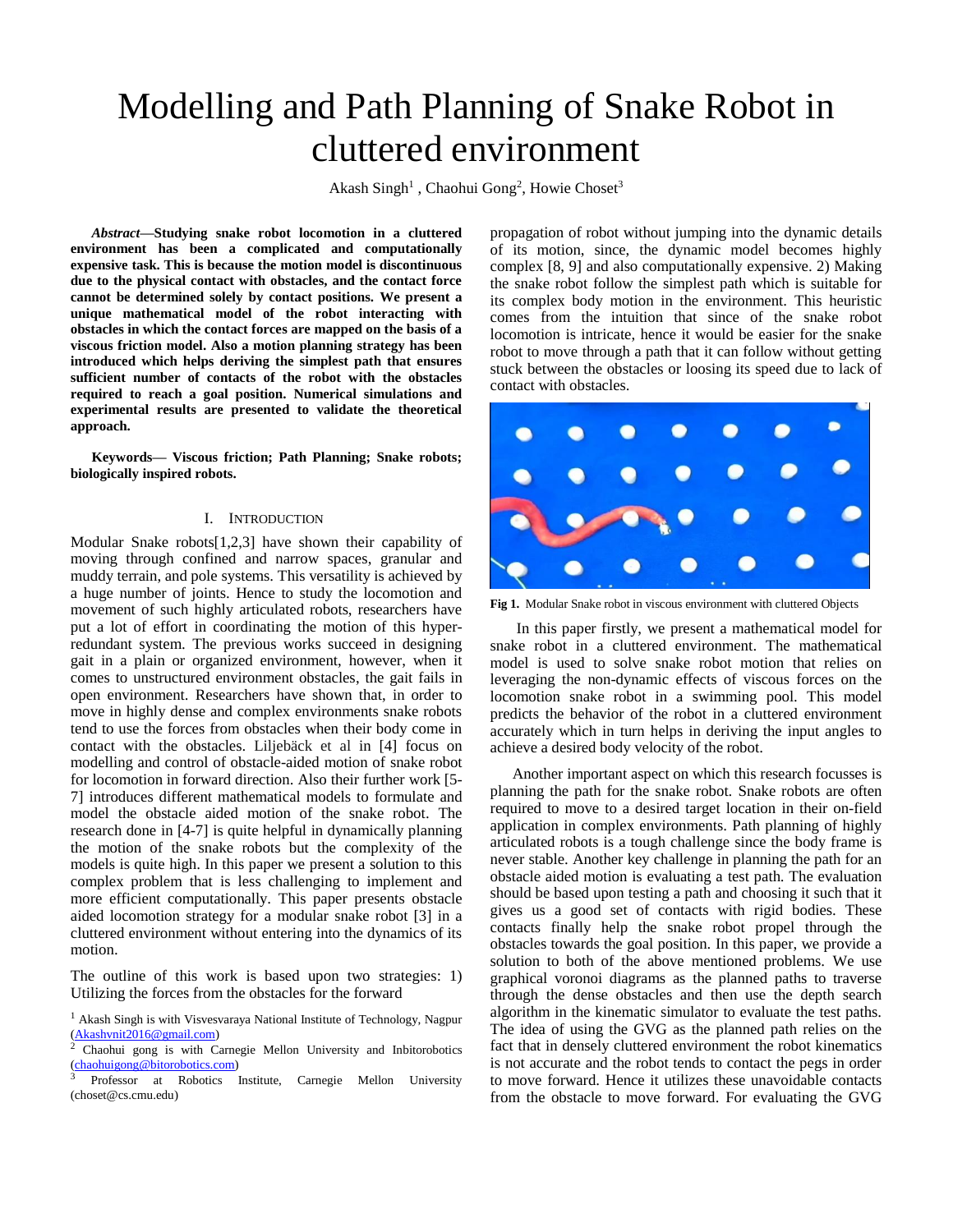test paths we use the speed of the robot as the basic criteria. The speed serves as the simplest logical criteria since it takes into account the sufficient amount of contacts necessary to propel the robot. To validate our theory we have done simulations with the same mathematical model we have proposed and also applied the graphical path planning in the simulator. Experimental results have been included to show success of the model and planning method.

#### II. SNAKE ROBOT MODEL

The derivation of the N-link snake model is based upon the viscous friction model as described in [10]. The reason for this approach is to imitate the motion of a biological snake in viscous environment. Before modelling the snake robot we take two assumptions 1) The environment is highly dense with obstacles so there are enough contacts that minimize slip of the snake robot's locomotion. 2) Biological snake motions are dominated by friction of the viscous environment and any inertial/dynamic effect is immediately dissipated. The second characteristic is reminiscent of the two fundamental assumptions for systems swimming in low Reynolds number



**Fig 1.2**: Shows the equivalence of peaks of the Gaussian hump with the center of the obstacles by blue arrow; the low level surface of Gaussian map to the granular surface by green arrow; the thickness of the pegs and the thickness Gaussian hump by brown arrow.

fluid [11]. They are given by: 1) The resistive force of a rigid body is proportional to its body velocity (viscosity assumption) and 2) The total net forces experienced by a system sum to zero (dynamic dissipation). Therefore the snake robot is modelled in a way similar to a low-Reynolds number swimmer [8].

The viscous friction model is similar to [5] instead of scheduling contacts we consider the whole body of the snake robot to be planar and in contact with ground. The body velocity of link i with respect to the head frame (link 0) is denoted as  $\xi_{0i}$  and is computed using the differential mapping,

$$
\xi_{0i} = J_i^b \left[ \alpha_1 \alpha_2 \cdots \alpha_i \right], \tag{1}
$$

 $J_i^b$  ε R<sup>3xi</sup> is the body Jacobian when viewing link i as the tool frame<sup>[18]</sup> and  $\alpha$  denotes the internal joint angles(shape variables).To facilitate further deviation we rewrote(1) into the following,

$$
\xi_{0i} = [J_i^b \quad 0_i] \ \alpha = J_i \alpha \,, \tag{2}
$$

where  $0_i$  ε  $R^{3x(N-i)}$  denotes a matrix filled with zeros and  $J_i \varepsilon R^{3xN}$  is a linear differential map from joint velocity (shape velocity)  $\alpha$  to  $\xi_{0i}$ . We denote the body velocity of the head with respect to the world frame as  $\xi_{\rm w0}$ . The body velocity of individual links with respect to the world frame is then computed using the following [6],

$$
\xi_{\rm wi} = Ad \, g_{\rm ci}^{-1} \xi_{\rm w0} + \xi_{0i} \,, \tag{3}
$$

Where Adg denotes the adjoint operator, which maps body velocity between different frames. The viscous force acting on a link in contact with an obstacle is larger in the lateral direction as compared to the longitudinal direction. The ratio of viscous force due to every obstacle at a link in the lateral direction to the longitudinal direction is modeled as a 2D Gaussian hump. The viscous force experienced by link i with respect to its own body frame was thus computed as

$$
F_i^{\text{b}} = -K_i \xi_{\text{wi}} = -\begin{bmatrix} k_{xi} & & \\ & k_{yi} & \\ & & k_{zi} \end{bmatrix} \xi_{\text{wi}}, \tag{4}
$$

Where  $k_{xi} = k_{zi} = 1$ ,  $k_{yi} = V$  iscous friction value attained at the center of mass of the i<sup>th</sup> link by calculating the sum of all the viscous friction coefficient due to all the obstacles in the environment. The value of  $k_{vi}$  for a link with its COM position being X, Y is computed by the following:

$$
K_{yi}=K_{height} + \sum A^* exp\left(-\left(\frac{(x-x_k)^2}{2\sigma_x^2} + \frac{(y-y_k)^2}{2\sigma_y^2}\right)\right)
$$
 (5),

N is the number of cluttered obstacles present in the environment.  $x_{k}$ ,  $y_k$  represent the position of center of the  $k_{th}$ obstacle. The above expression states that if any of the snake's link is near to any obstacle the coefficient of viscous friction increases massively in the lateral direction. Fig 1.2(top) shows the viscous friction ratio in the lateral direction to the longitudinal direction at the snake links accurately in a uniformly placed obstacle environment. The arrows in Fig 1.2 show the corresponding relationship between the obstacle (in white) cluttered environment and the equivalent Viscous friction coefficient ratio map. The peaks represent the higher ratio due to obstacles and the flat plane represent the small viscous forces due to ground in the lateral direction to the longitudinal direction. The  $F_i^b$  is then transformed in the head frame using the following [7],

$$
F_i = Ad^{'g}_{g_{0i}} F_i^b, \tag{6}
$$

Where  $F_i$  denotes the force applied to link i with respect to the head frame. The low Reynolds number assumption implies that all the dynamic effects are dissipated during locomotion. Therefore, the net forces experienced by the system sums to zero [8],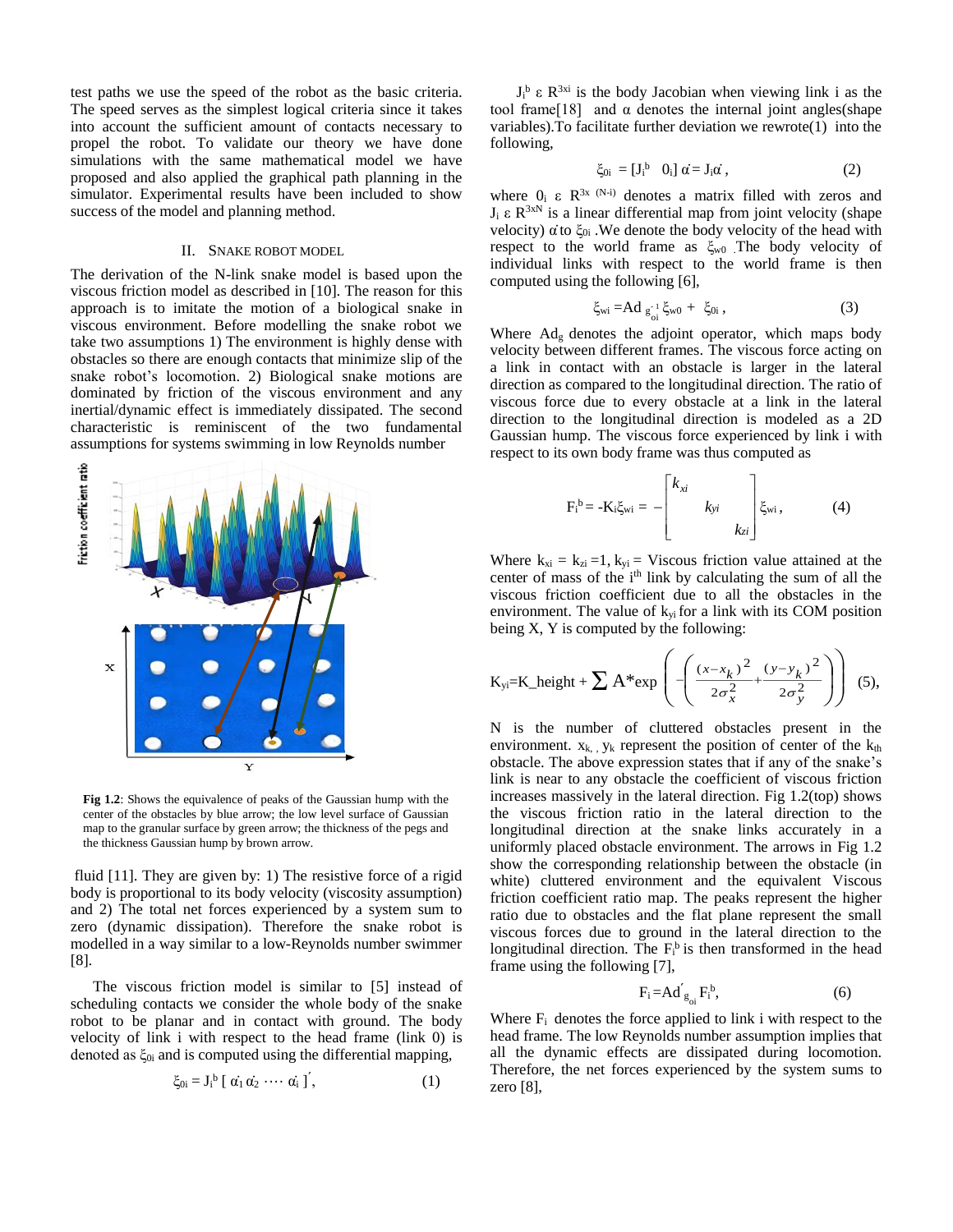$$
\sum_{i=0}^{N} F_i = 0,\t\t(7)
$$

Rewriting (7) in terms of  $\alpha$  and  $\xi_{w0}$  led to

$$
\sum_{i=0}^{N} \left( \mathbf{A} \mathbf{d}_{g_{oi}} \mathbf{K}_{i} \left( \mathbf{A} \mathbf{d}_{g_{oi}}^{-1} \xi_{w0} + \mathbf{J}_{i} \alpha \right) \right) = 0, \tag{8}
$$

The only unknown variable i.e the body velocity of the head frame,  $\xi_{\rm w0}$ . Further manipulation, resulted in the following,

$$
\Big(\sum_{i=0}^{N}\left(\dot{A}d_{g_{0i}}K_{i}Ad_{g_{0i}}^{-1}\right)\Big)\xi_{w0} = -\sum_{i=0}^{N}\left(\dot{A}d_{g_{0i}}K_{i}J_{i}\right)\alpha\tag{9}
$$

The body velocity of the head frame is computed as

$$
\xi_{\text{w0}} = -\omega_{\xi}^{-1} \omega_{\alpha} \, \dot{\alpha} = A \left( \alpha \right) \dot{\alpha}, \tag{10}
$$

which was determined by instantaneous shape changes. The above relation was used to simulate the snake robot in the simulator. The simulation was done in time steps of time interval 0.05 seconds.

# III. PLANNING

The idea of introduction to planning in to the simulation is to find the easiest path for the snake robot to reach a particular target point in the environment. The environment consists of the N link snake robot and randomly placed identical round obstacles placed in the environment. This helps planning a path the snake robot can easily follow. By "easy to follow" term we mean that we choose a path in which the snake robot doesn't get stuck in the obstacles or the magnitude of velocity of center of mass doesn't fall below a certain limit at any particular point while following the path.

## *Generalised Voronoi Graph Path Plan*

GVG path planner was chosen so as to minimize the complexity of choosing the exact path and also ensure the path chosen justifies the motion requirements of the snake robot. The idea behind using GVG is following: 1) Every GVG branch is such that it ensures a segment of the path that avoids possibility of collision with any obstacle as much as possible while traversing that segment. 2) Every branch of GVG represents a set of homotopic paths. The first idea is valid and ensures success only if the environment densely cluttered enough. Hence idea relies on not necessarily for the snake robot to follow the exact voronoi path rather it can follow any of the path in the homotopic class represented by voronoi path. This is achieved by commanding the robot head to point towards the target point on the path. Since the robot does not follow the voronoi path accurately rather it follows a deformed curve of the voronoi branch. This deformed curve is homotopic to the straight branch which is the segment of the trial path. As stated earlier the environment consists of highly dense obstacles. This is stated such that each voronoi branch becomes the heuristic for good contacts for the snake robot with the obstacles. By good contacts we mean the set of contacts of the snake robot with the obstacles that help it propel forward and a super set of such sets gives the complete

set of contacts that help the robot traverse completely through the cluttered path. In the previous works such as [4, 5, 6] the path chosen by the snake robot is completely dependent on the dynamics of the robot acted upon by the forces and the series of contact that lead the snake robot to traverse through the cluttered environment. But our idea here is to make the snake robot reach to a particular target point using the easiest path and avoid the path that difficult to follow or that are unfavourable for the snake robot to reach without losing its speed in between. The target point as mentioned above is a point belonging to the set of point in the voronoi graph set.



**Fig 1.3** shows the set of paths (1-6) homotopic to a-c

The above diagram shows some of the paths 1, 2, 3, 4, 5, 6 that are homotopic to the segment BC. Here AB, BC and CD are the branches of the voronoi graph and segments of the current trial path.

## IV. PATH FOLLOWING STRATAEGY OF SNAKE ROBOT

A little research [9] has been done on path following of limbless snake robots. The paper introduces the path following strategy for the planar snake robot using a line of sight guidance law. The animated snake robot as described below in Fig1.4 is made to follow the voronoi branch using a simple strategy. The head of the snake robot is directed to point towards a temporary target point on the present path. The temporary target point is chosen on the basis of line of sight mechanism in which the robot's head module is pointed. This line of sight target point is achieved by getting the point of intersection of a circle centered at the robot head module and the voronoi branch line. This angle value then travels through the whole snake robot body,that is the all individual robot modules attain that angle at wave kind of pattern. Similarly, the subsequent angle attained by head travels through all the links after certain time interval. This is the concept of travelling wave. The wave travels throughout the body of the snake robot. The snake robot's body hence moves towards the target point if there is minimal slipping, which was assumed at the very beginning of this paper. The angle attained by the head is given by a proportional and differential controller as described by eq(11). The input angle  $(\Delta \theta)$  is calculated by the angle between the line joining the center head module to the target point and the line represented by the head vector direction.



**Fig 1.4** shows snake robot's head vector at an angle of  $\Delta\theta$  with the straight line path from the snake head to the temporary target point.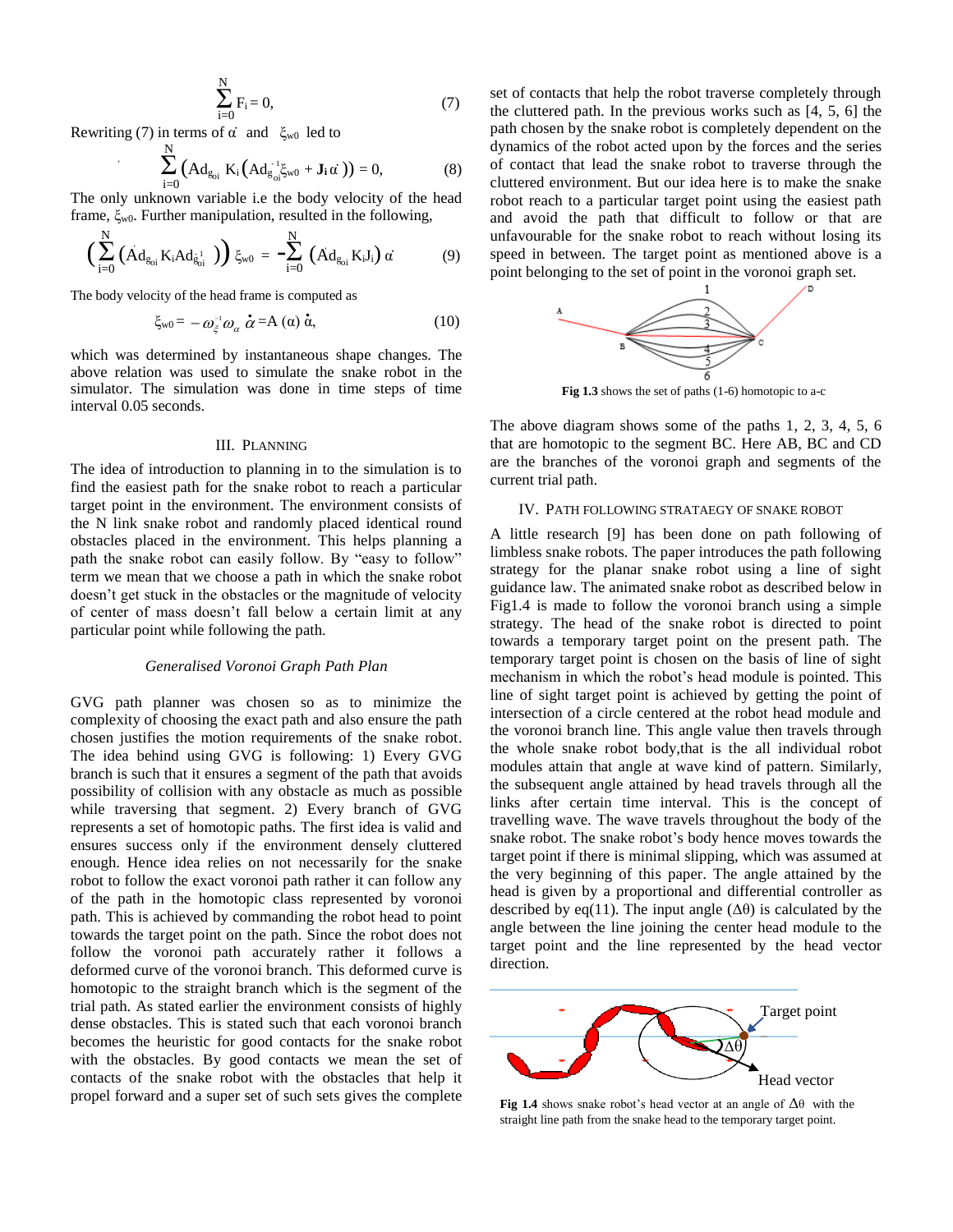The closed loop head angle control is given by: Input angle to the head motor =  $P^*(\Delta\theta) + K^*(\Delta\theta')$ ; (11)

## V. GRAPH SEARCH ALGORITHM

The graph search algorithm helps finding the ideal path for the snake robot in order to traverse through the cluttered environment. Generalized voronoi graph of the test environment consists of the straight branches existing at equal distances from the obstacles joining the vertices. A set of such consequent vertices of fixed length make up a particular shape or configuration and is known as a node. In the simulator the snake robot is commanded to follow the current branch that is joining the adjacent vertices and subsequently enhancing the graph by adding up the next vertex to the node. The robot progresses towards the goal following a certain set of nodes and when it crosses a target vertex, it chooses the next target vertex by depth search and it adds up the next vertex to the currently formed path. The extension of the formed path depends upon the ease with which the snake robot travels from the previous vertex to the next. Suppose a situation arises that the robot speed reduces below a certain threshold, it backtracks to the previous vertex and takes up a different vertex as its target vertex in the second attempt according to the depth search algorithm. While doing so it reduces the previously formed path by discarding the last node and testing a new node consisting of the new target vertex. This process is iterated until the robot reaches the target. Finally the planned path is formed by connecting all the target vertices set through which the robot passed successfully.



**Fig 1.5**: *1) Flow Chart in left shows the steps of getting optimal path via simulation. 2) Flow chart in right shows sequence for testing the path in real time snake* 

## VI. SIMUALATIONS AND EXPERIMENTAL RESULTS

Fig 1.5 1) shows the flowchart of retrieving the planned path using depth search algorithm and 2) shows the experimental flow chart to test the real snake robot in the testing environment. The simulation was done for the 9 link snake robot in a viscous material by keeping the viscous ratio ky/kx as 4 as chosen on the basis of previous experimentations and observations of the snake robot in the granular pool, ratio of the peg spacing to the wavelength being 4. The obstacles used here are represented by identical round pegs of 4 inch

diameter. To create the similar kind of environment in the simulations the values of the sigma x and sigma y was adjusted so that the hump of the 2d gaussian attains a width of 4 inches, which is the actual width of the pegs used in the real environment. One of the important observations while simulating was the variation of average speed of the snake robot with the density of the obstacles. It is noted that the speed of the snake robot increases with increase in the density of the pegs representing the obstacles. In the figure 1.5 given below the red dots represent the center of the obstacles and the blue graph is the generated voronoi graph for the available obstacle placement configuration.

 The simulations were performed for the above mentioned mathematical model on MATLAB and ideal paths were retrieved for the 9 link snake robot for different peg configurations. Various paths were generated for different peg placements in the simulator. The path generated after simulations were tested on the real snake robot and with the same peg placements in the real environment. For the experiments we use the closed loop control of the snake robot using a set of four Motion capture cameras. To get the position of the snake robot we use a set of three mocap markers placed on the head (the first link) of the snake robot. The camera's software returns the 3 dimensional positions of the three markers, the markers are placed in a triangular position with each other. By getting the position of the three markers we calculate the position as well as the orientation of the head of the snake robot. The head of the snake robot is turned towards the target point on the path drawn on the visualization map. The visualization map code was written in matlab that links the Mocap markers input data with the position and orientation of the snake robot. The reference angle given to the snakes head is calculated using the similar calculation as we did to control the head of the snake in the simulator. The target point is choosen with the help of the visualization map in MATLAB as shown in the figure. The desired angle given to the snakes head is using a closed loop PD controller and the angle travels along the body of the snake. Figures 1.6 and 1.7 show experimental and simulation results of the snake robot tending to follow the path shown by black arrow in figures (ab) and (e-f).The set of figures clearly show the slightly



**Fig 1.6**: Kinematic Simulation environment dots representing obstacles centers, blue lines representing Voronoi graph.

different paths planned for two slightly differently cluttered environments. The only significant difference being the distance d between the red and blue marked pegs. The simulation was carried out for the two environments as shown: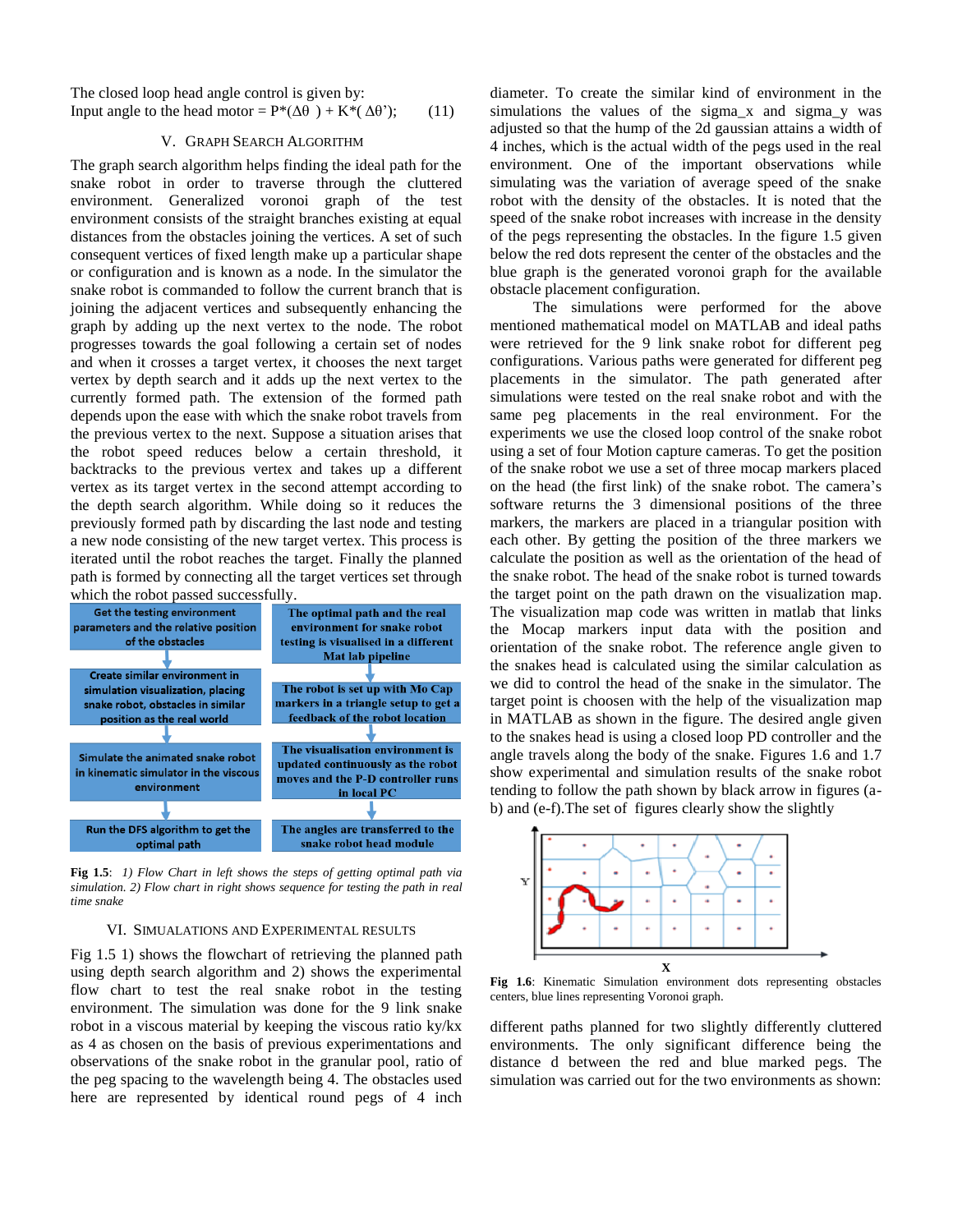

**Fig 1.7** Stages (e-f) show the robot travelling through the environment for the distance b/w colored pegs d=8 inches. Stages (e1-f1) show the corresponding simulation results,while displaying the voronio graph of the environment (brown patch is the goal)

**(e1) (e2) (e3) (e4)**

#### VII. REPEATABILITY

The snake robot was set to follow a simulated path in real environment. One of the important factors for the success of any experiment is the repeatability to perform a certain task. Experimentations were done on the snake robot making it follow a particular simulated and planned path in the real environment. The experiment was repeated 25 times. Each trial was regarded successful if the snake robot followed that path to reach the goal position. Out of 25 trials the robot was successful 20 times. Hence the repeatability of the robot was calculated to be 0.8. Along with repeatability other experiments were done on new paths. Along with a good repeatability, the robot also has a high success rate in following new paths in the first trial keeping the controller

parameters fixed. But in some uniquely simulated paths the robot sometimes fails to follow the path at the first attempt. Hence, some of the parameters need to be tuned in order to make the path following more efficient. The parameters that need to be tuned for such tasks include the frequency of the travelling wave, P and D constants for the head controller. Though the tuning doesn't vary much around the ideal value of these parameters, hence the tuning doesn't consume much time. Once these parameters are set again, the robot was set to follow the new paths, and yet again the robot had high repeatability in following those paths.